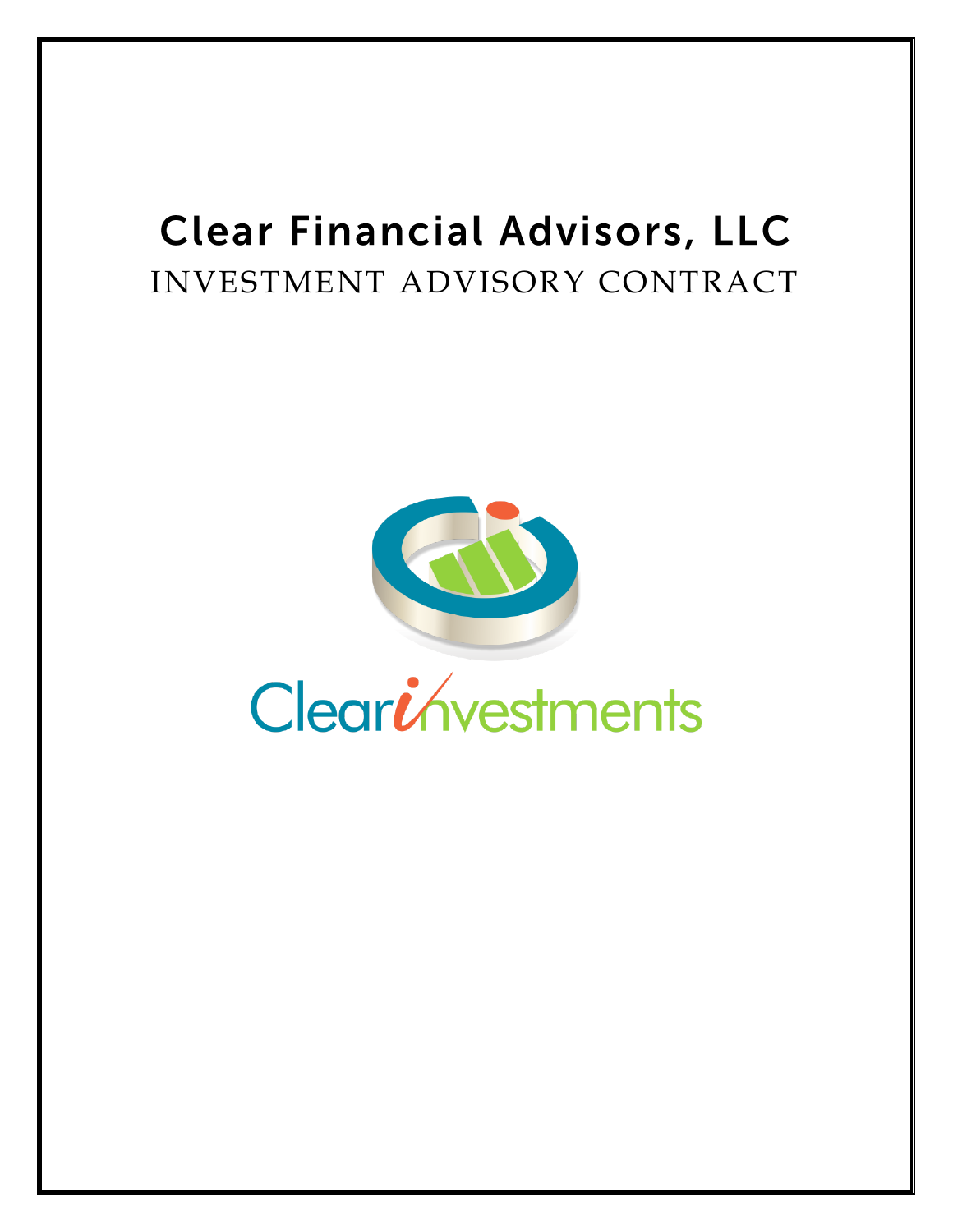The undersigned ("Client"), being duly authorized, has established an Account/Relationship (the "Account"), and hereby agrees to engage Clear Financial Advisors, LLC ("IA") on the following terms and conditions.

#### *I. Appointment of Clear Financial Advisors, LLC*

The Client hereby appoints IA as investment adviser for the Account. IA shall supervise and direct the investments of and for the Account, subject to the objectives, limitations and restrictions of Client. Client agrees to promptly notify IA in writing of any changes to its investment policy, and any changes to the restrictions or limitations applicable to the Account, and to provide IA with prior written notice of any changes in the identity of persons authorized to act on behalf of the Client with respect to the Account.

#### *II. Services by IA*.

By execution of this Agreement, IA hereby accepts the appointment as investment adviser for the Account and agrees from and after the effective date, as referred to in the Schedule of Fees attached hereto as Exhibit I,

- (a) to supervise and direct the investments of the Account in accordance with the investment objectives of Client, as communicated hereafter to IA from time to time;
- (b) to appraise and review, at least quarterly during the period of this Agreement investments of the Account, as initially accepted by IA, together with all additions, substitutions and alterations thereto; and
- (c) to render to Client at least quarterly a written statement of the investments of the Account. This statement will come directly from a Custodian. It is understood and agreed that IA, in the maintenance of records for its own purposes, or in making such records or the information contained therein available to Client or any other person at the direction of Client, does not assume

responsibility for the accuracy of information furnished by Client or any other person, firm or corporation.

#### *III. Procedure.*

All transactions authorized by this Agreement shall be consummated by payment to or delivery by Client or Custodian. IA will have no custody, (except for the authorized deduction of client fees), of client funds and/or securities; and all funds/securities will be delivered between Client and Custodian only. The Custodian at the time this Agreement is executed is identified in the attached Exhibit II. If the identity of the Client's Custodian changes, the Client will provide IA with prompt, written notice of the change. Client hereby authorizes IA to receive from the Custodian a copy of any Custody Agreement in effect at any time with respect to the Account. Clients may choose to either have account debited directly from Custodian (if possible) or to have a bill sent from IA directly to client. If the client chooses to be billed directly by the Custodian, IA would have constructive custody over that account and must have written authorization from the client to do so, must send an invoice directly to the client explaining each fee debit, and must have a custodian who sends at least a quarterly statement showing all debits.

#### *IV. Service to Other Clients*.

It is understood that IA performs investment advisory services for various clients. Client agrees that IA may give advice and take action in the performance of its duties with respect to any of its other clients which may differ with the advice given or action taken with respect to the Account, so long as it is the IA's policy, to the extent practical, to allocate investment opportunities to the Account over a period of time on a fair and equitable basis relative to other clients. Nothing in this Agreement shall be deemed to confer upon IA any obligation to acquire for the Account a position in any security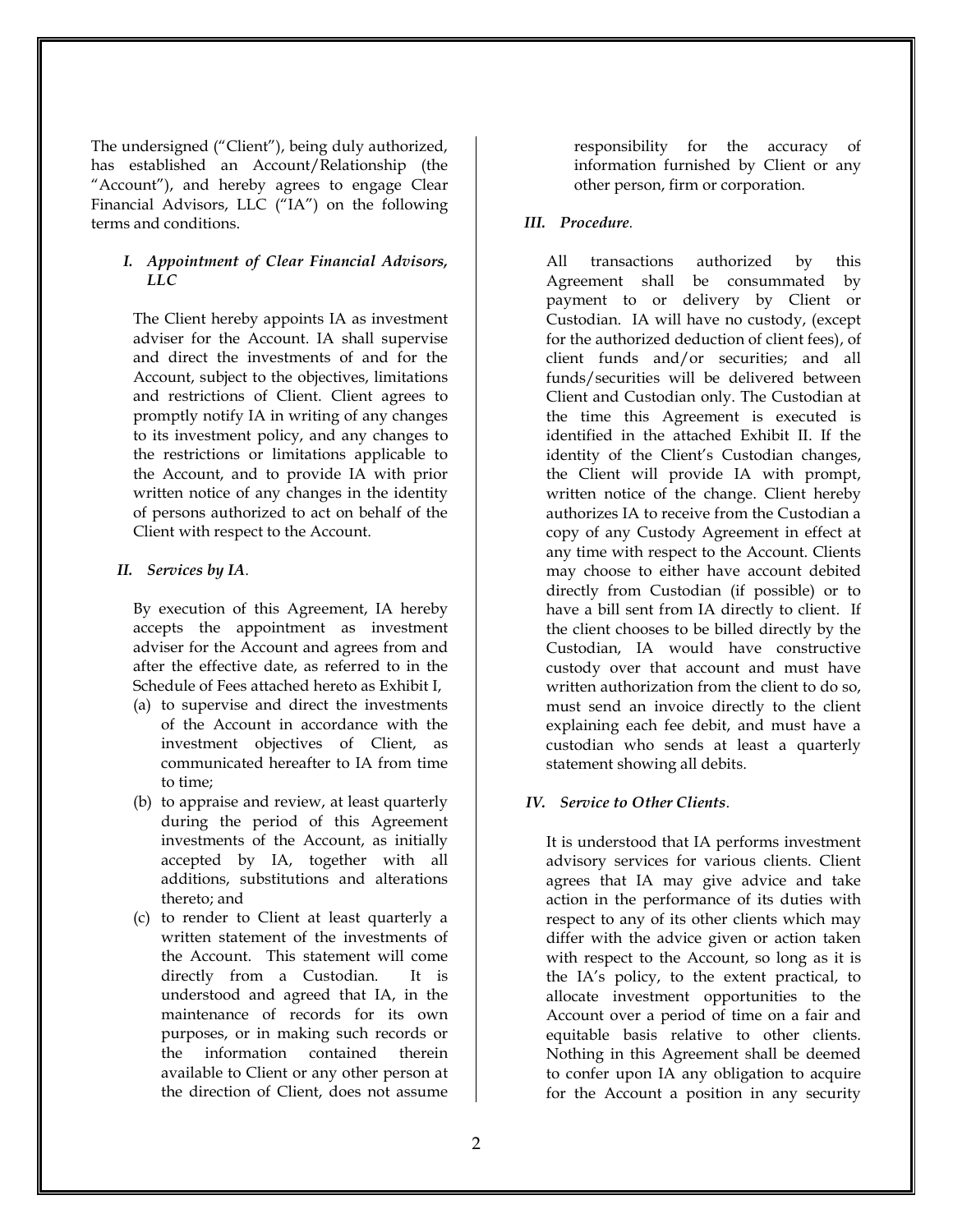which IA, its principals or employees may acquire for its or their own accounts or for the account of any other client, if in the sole and absolute discretion of IA it is not for any reason practical or desirable to acquire a position in such security for the Account.

#### *V. Client Accounts.*

Client has or will open(ed) an account with TD Ameritrade (the "Custodian") for the execution of securities transactions and custodial services. Client understands that by instructing IA to execute all transactions on behalf of the Account through the Custodian, Client may not necessarily obtain commission rates and execution as favorable as possible.

#### **Identification of Authorized Firm Persons**

Robert Paul Schmansky at Clear Financial Advisors, LLC are authorized to act on behalf of Client with respect to the Account. Client will provide Clear Financial Advisors, LLC with prior written notice of any changes in the persons at IA so authorized.

#### *VI. Proxies.*

IA will not be required to take any action or render any advice with respect to the voting of proxies solicited by or with respect to the issuers of securities in which assets of the Account may be invested from time to time except as may be directed by the Client and except as may be otherwise required by law.

#### *VII. Fees.*

The compensation of IA for its services rendered hereunder shall be calculated in accordance with the Schedule of Fees attached hereto as Exhibit I. Client shall be given thirty (30) days' prior written notice of any increase in fees. IA will not be compensated on the basis of a share of capital gains upon or capital appreciation of the funds or any portion of the funds of the client.

The custodian of the account will be advised in writing of the limitation on the adviser's access to the account. This requirement will be satisfied by furnishing to the custodian a copy of the authorization or agreement.

The custodian will provide the client, not less than quarterly, a statement indicating all amounts disbursed from the account including, separately, the amount of advisory fees paid. This may be contained in the custodian's regular periodic report to the client.

The client is able to terminate the written billing authorization or agreement required by this release at any time.

**EXECUTE:** (initial) IA is authorized to withdraw fees directly from client accounts.

The compensation of IA for its services rendered hereunder shall be calculated in accordance with the Schedule of Fees attached hereto as Exhibit I. Client shall be given thirty (30) days' prior written notice of any increase in fees, and the fee increase will be reflected in an amended contract authorized by the client in writing.

#### *VIII. Valuation.*

In computing the market value of any investment of the Account, each security listed on any national securities exchange or otherwise subject to current last-sale reporting shall be valued at the value reported on the statement that clients receive from the custodian. Such securities which are not traded nor subject to last-sale reporting shall be valued at the latest available bid price reflected by quotations furnished to IA by such sources as it may deem appropriate. Any other security shall be valued in such manner as shall be determined in good faith by IA to reflect its fair market value.

#### *IX. Representations by Client.*

The execution and delivery of this Agreement by Client shall constitute the representations by Client that the terms hereof do not violate any obligation by which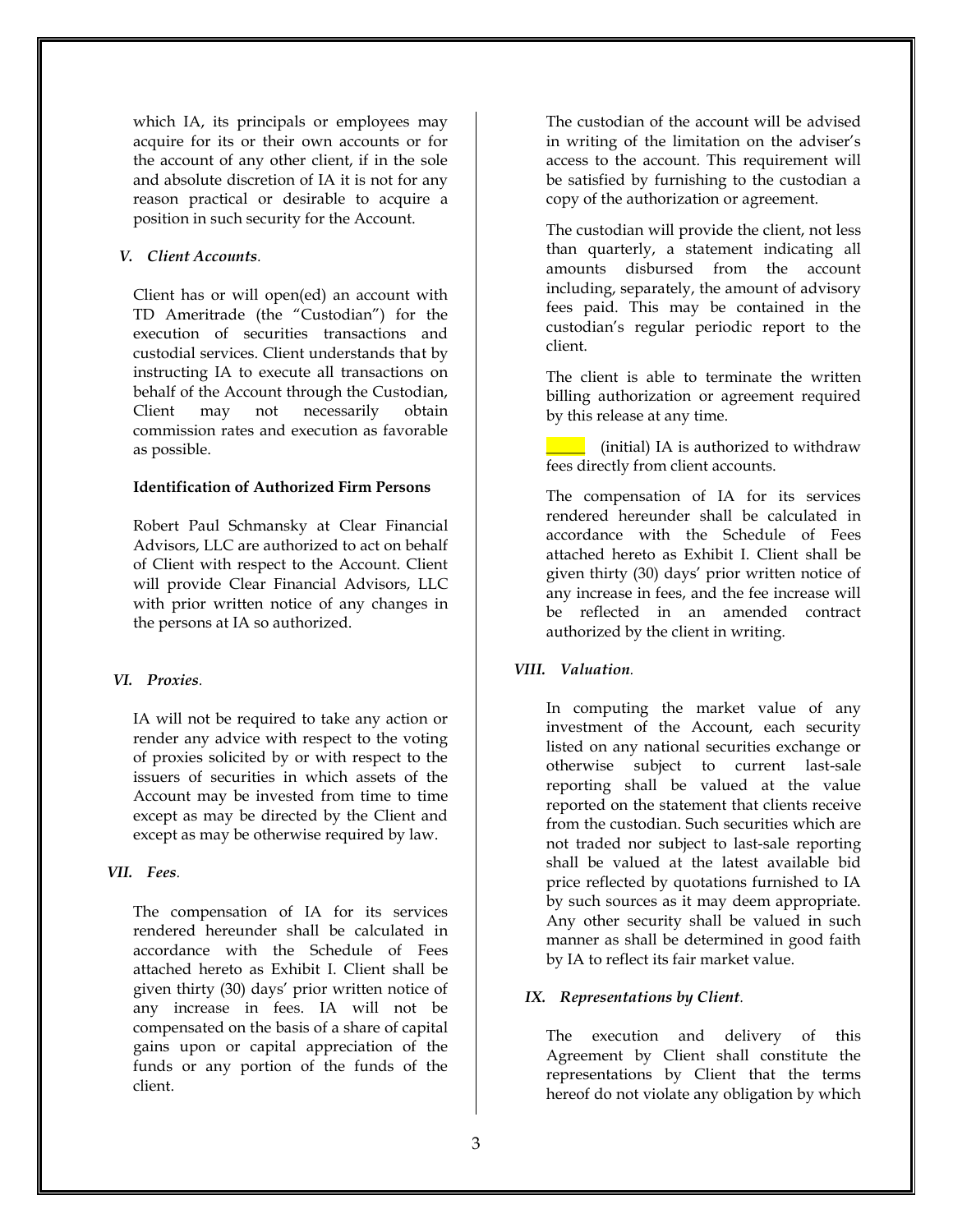Client is bound, whether arising by contract, operation of law or otherwise; that if Client is an entity other than a natural person (a) this Agreement has been duly authorized by appropriate action and is binding upon Client in accordance with its terms and (b) Client will deliver to IA such evidence of such authority as IA may reasonably require, whether by way of a certified corporate resolution or otherwise; (c) that if the Client is subject to the requirements of the Employee Retirement Income Security Act of 1974 as amended ("ERISA"), the Client has notified IA of such fact in writing, and the Client representatives who have executed this Agreement are "named fiduciaries" of the Client. Client will indemnify IA from any liability or expense resulting from a breach of Client's representations or from actions of plan fiduciaries of any ERISA plan other than IA. IA is responsible only for the Account and not for the diversification or prudent investment of any outside assets of the Client.

#### *X. Representations by IA.*

By execution of this Agreement, IA represents and confirms that it is registered as an investment advisor pursuant to the Michigan Uniform Securities Act.

#### *XI. Termination.*

This Agreement shall continue in effect until terminated by either party by giving to the other seven days' written notice; provided that the Client may at any time, upon delivery of written notice to IA, terminate the discretionary authority of IA*.* No assignment of the Agreement by IA shall be effective without the prior written consent of Client. Client may terminate the Agreement within five (5) business days of signing, without penalty, and with full refund.

#### *XII. Bond.*

If a bond is required in connection with an Account, Client agrees to obtain and maintain for the period of this Agreement the bond in the amount specified by ERISA or

other applicable law and agrees to include IA among those covered by such bond.

#### *XIII. Notices.*

All notices and other communications contemplated by this Agreement shall be deemed duly given if transmitted to IA at: 39111 Six Mile Road, Livonia, MI 48152, to the attention of its Managing Member, and to Client at the address appearing below, or at such other address or addresses as shall be specified, in each case, in a written notice similarly given.

#### *XIV. Governing Law.*

The validity of this Agreement and the rights and liabilities of the parties hereunder shall be determined in accordance with the laws of the State of Michigan and the Michigan Uniform Securities Act except to the extent preempted by ERISA.

#### *XV. Exhibits.*

The following Exhibits are attached, and are part of this Agreement:

#### **Attached**

Exhibit I - Schedule of Fees Exhibit II - Identification of Custodian

#### *XVI. Authority.*

When necessary, IA shall authorize the payment of transaction costs from the Client's account. No commissions will be paid to IA or any IA affiliate.

\_\_\_\_\_ (initial) Except as otherwise set forth in this Agreement, Client authorizes IA to investigate, purchase, and sell on behalf of Client, various securities and investments. IA is authorized to execute purchases and sales of securities on Client's behalf without consulting Client regarding each sale or purchase.

*(Discretionary Investment Management)*

*XVII. Receipt of Form ADV Part 2A/2B.*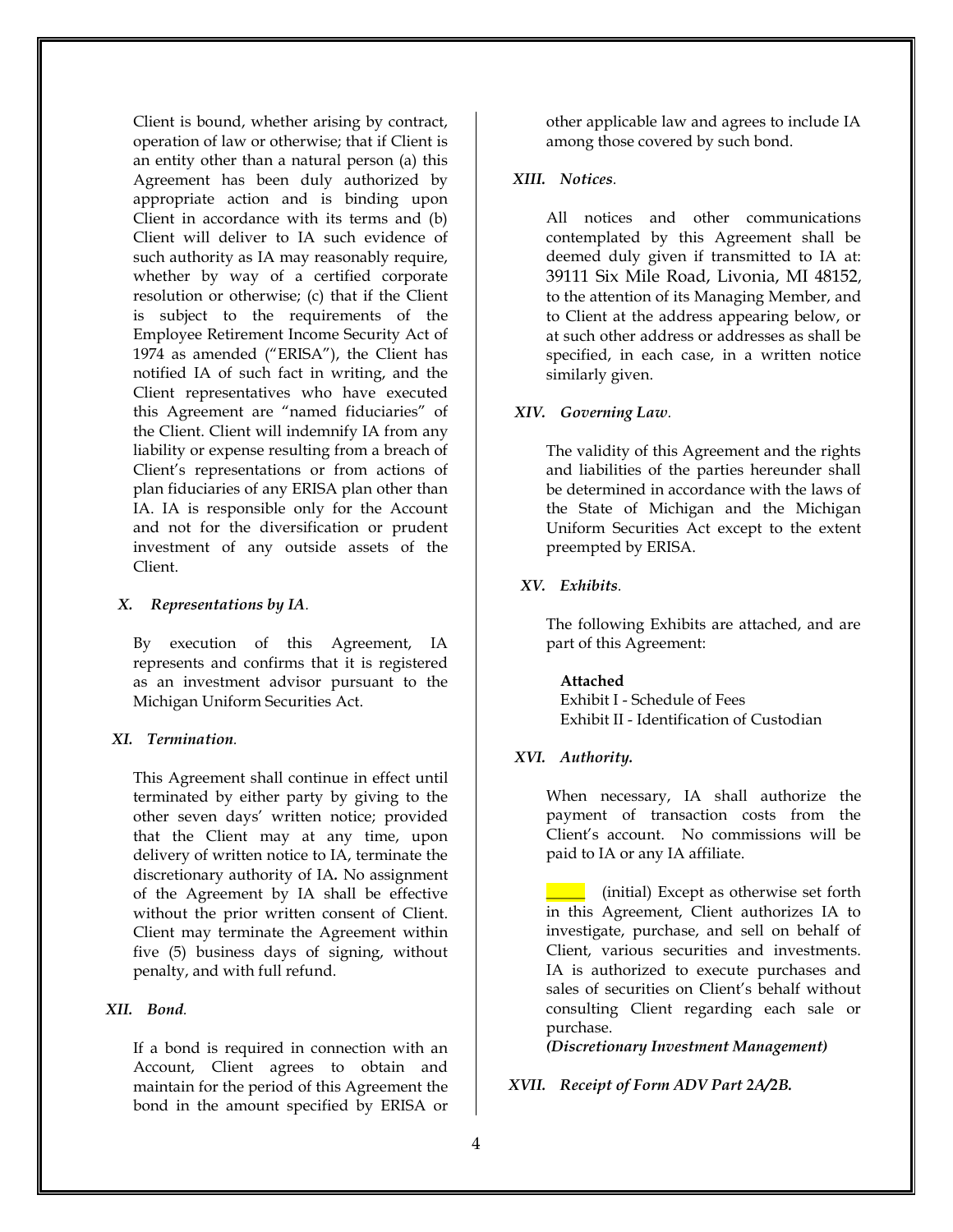**with the Unital** Client acknowledges receipt of Part 2A/2B of Form ADV and CFA's Privacy Policy.

#### *XVIII. Assignment.*

No assignment of the contract may be made by the investment adviser without the written consent of the client.

#### *XIX. Confidential Relationship.*

All information and advice furnished by either party to the other shall be treated as confidential and shall not be disclosed to third parties except as required by law.

#### *XX. Title to Assets.*

Except to the extent Client has notified, or in the future notifies, IA in writing, Client represents that assets in the Account belong to Client free and clear of any lien or encumbrances.

#### *XXI. Minimum.*

There is an account minimum, \$16,667, which may be waived by the investment advisor, based on the needs of the client and the complexity of the situation.

#### *XXII. Market Conditions.*

Client acknowledges that IA's past performance and advice regarding the client's account cannot guarantee future results. **AS WITH ALL MARKET INVESTMENTS, CLIENT INVESTMENTS CAN APPRECIATE OR DEPRECIATE.** IA does not guarantee or warranty that services offered will result in profit.

#### *XXIII. Consent to electronic delivery.*

\_\_\_\_\_\_ (initial) Client consents to electronic receipt of future documents including annual regulatory disclosures. Client may always request paper copies of annual regulatory notices be mailed.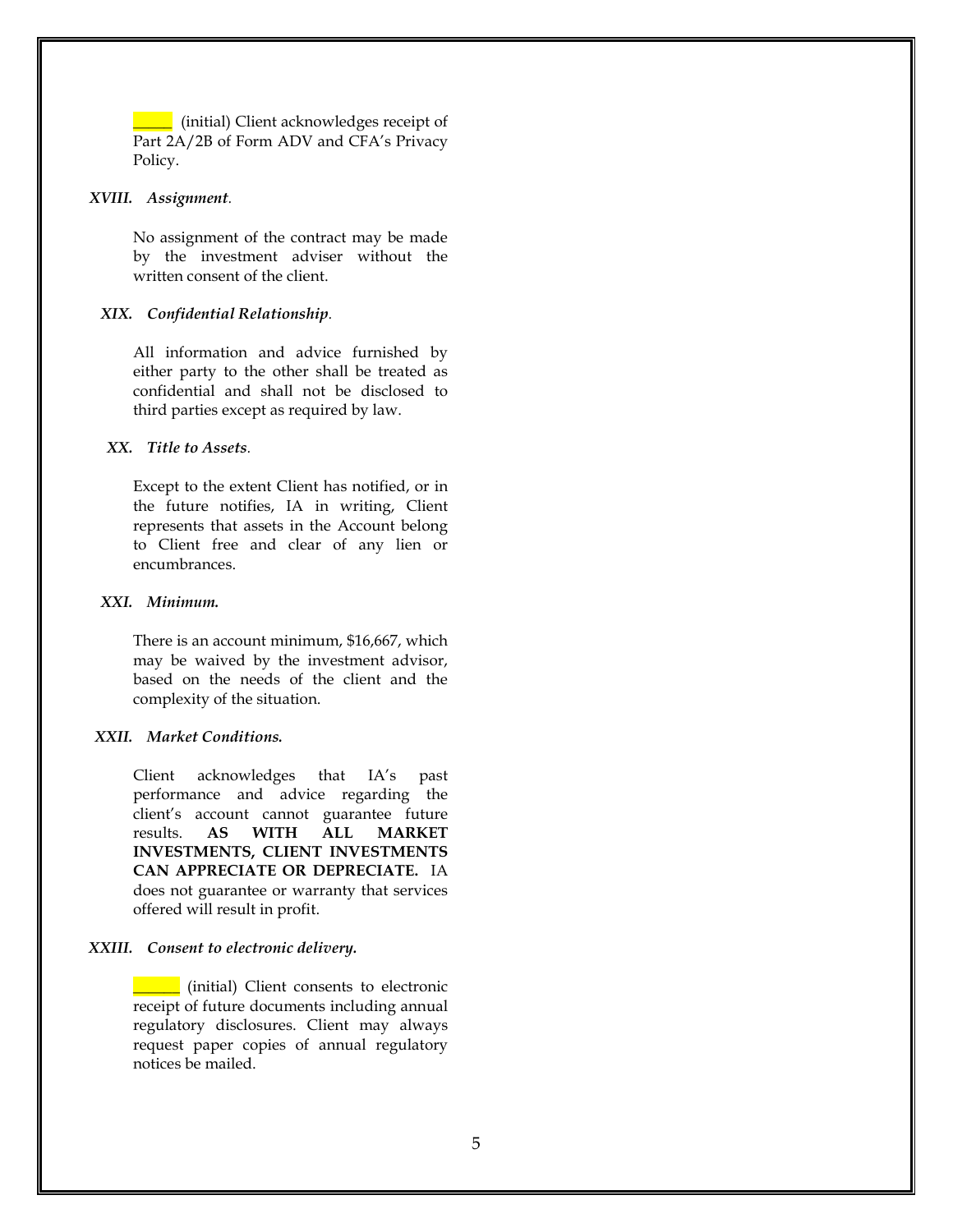## IN WITNESS THEREOF, the parties have executed this Agreement on the date stated below.

| <b>Client Name:</b>             | Clear Financial Advisors, LLC |  |  |
|---------------------------------|-------------------------------|--|--|
|                                 |                               |  |  |
| Client Signature<br>Date        | Adviser Signature<br>Date     |  |  |
|                                 |                               |  |  |
| <b>Client Signature</b><br>Date |                               |  |  |

|       | <b>Client Street Address:</b> |        |  |
|-------|-------------------------------|--------|--|
| City: |                               | State: |  |
| Zip:  |                               | Phone: |  |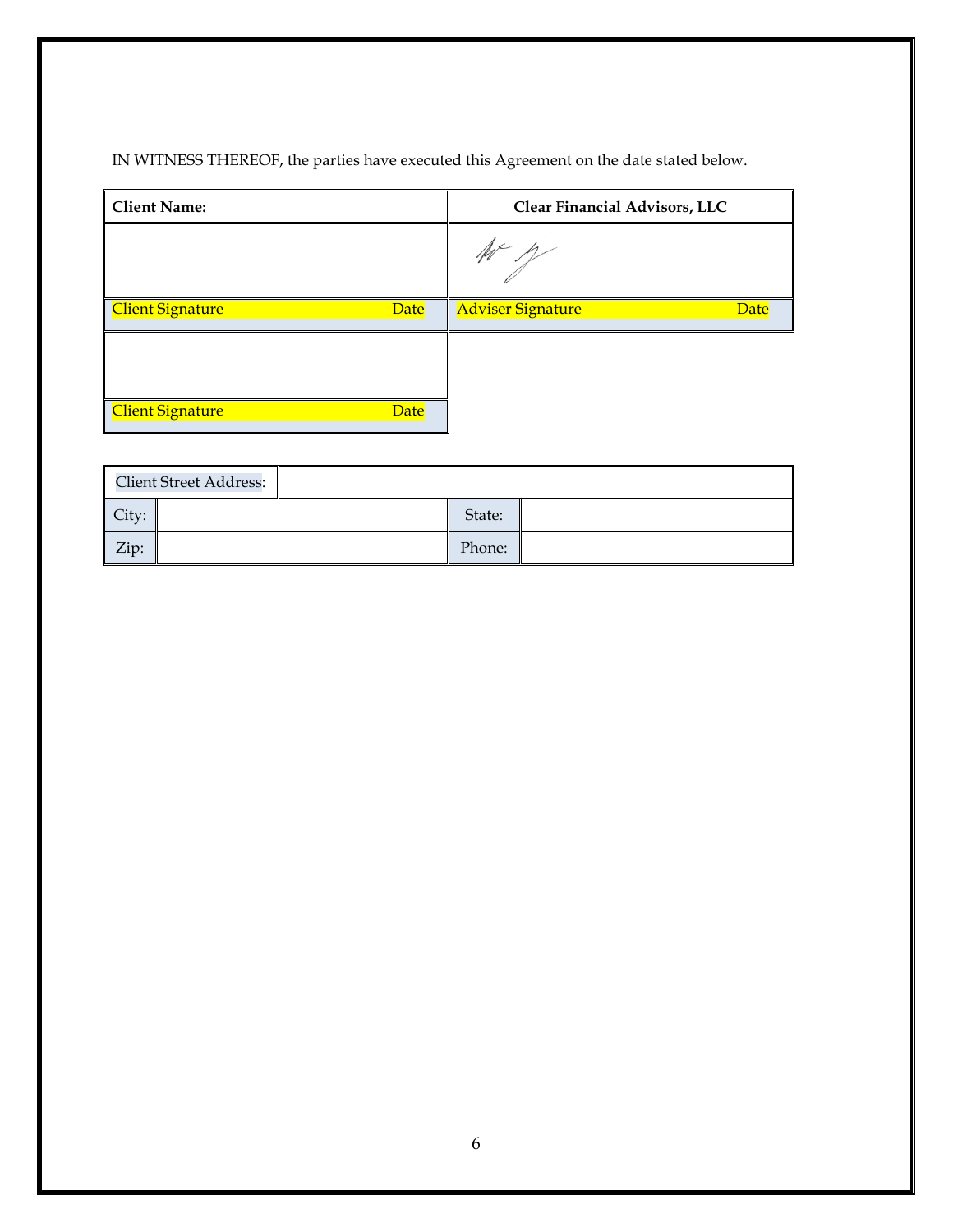#### **Exhibit I**

#### **Fee Schedule**

The following are the fees charged by Clear Financial Advisors, LLC for services provided:

### *Investment Management Services Fees*

| <b>Total Assets Under Management</b> | <b>Annual Fee</b> |  |  |
|--------------------------------------|-------------------|--|--|
| Any level of assets                  | 0.35%             |  |  |

These fees are negotiable. Fees are paid monthly in advance, and clients may terminate their contracts with seven days' written notice. Refunds are given on a prorated basis, based on the number of days remaining in a month at the point of termination. Fees that are collected in advance will be refunded based on the prorated amount of work completed up to the day of termination within the month terminated. The fee refunded will be the balance of the fees collected in advance minus the daily rate\* times the number of days in the month up to and including the day of termination. (\*The daily rate is calculated by dividing the monthly AUM fee by the number of days in the termination month). Clients may terminate their contracts without penalty, for full refund, within 5 business days of signing the advisory contract.

Advisory fees are withdrawn directly from the client's accounts with client written authorization.